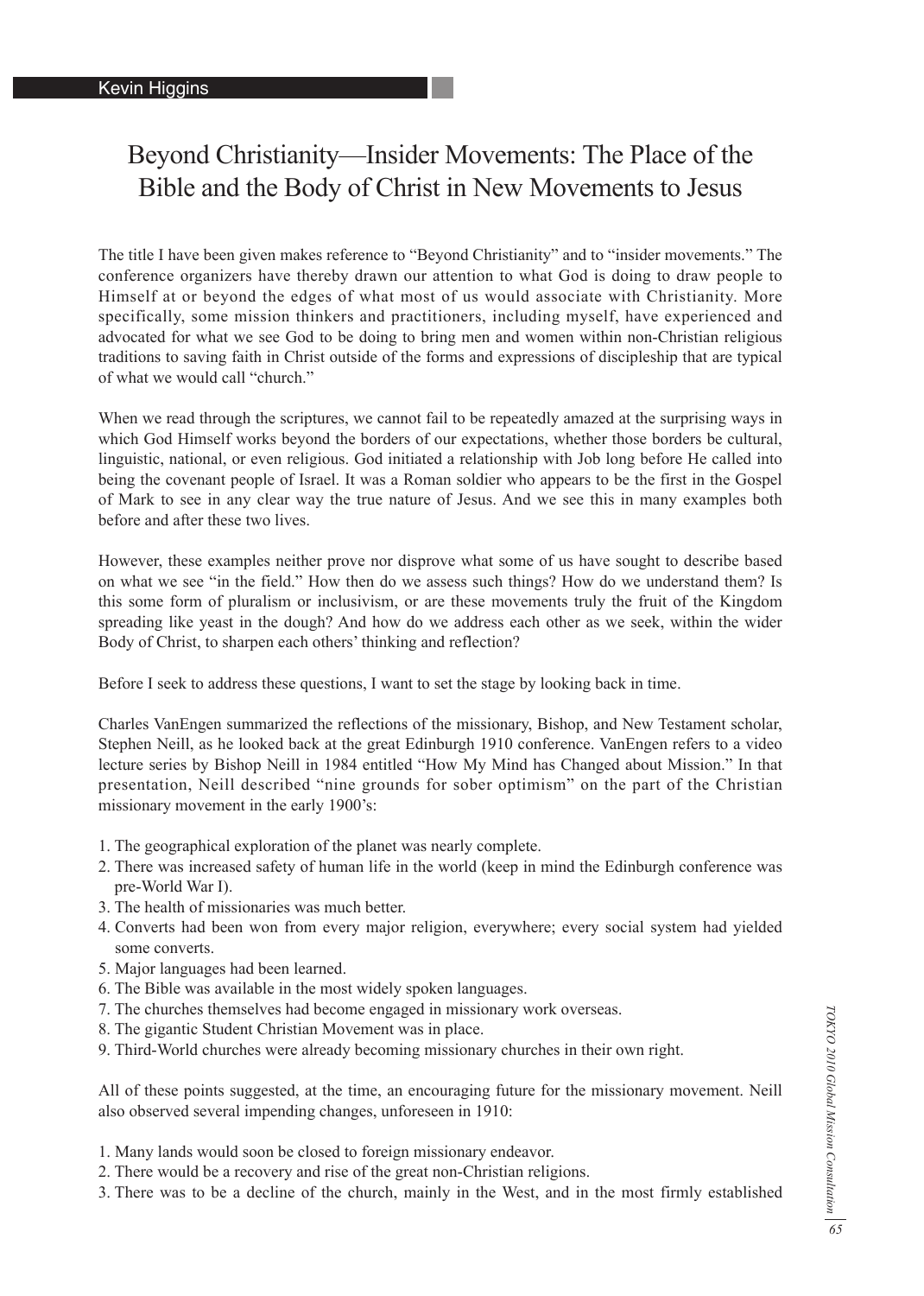churches. In the language of later writers, "Christendom," or institutional Christianity was in some ways coming to an end.

Had the attendees at Edinburgh been blessed with prophetic foresight to be able to discern these three changes, I think it is safe to assume that they would not have seen them as cause for optimism. However I will outline what I see to be eight developments that have either taken place, are taking place, or were only barely on the radar screen 25 years ago. Several of these can be argued to be Providential responses to the three unforeseen challenges identified by Neill:

- 1. The concept of unreached peoples has fully supplanted the older, geo-political "mission fields" concept and become a major focus in mission planning and strategy. So called "closed countries" are an entirely different strategic phenomenon when we look instead for people groups, members of whom may be living next door.
- 2. There is far more sophisticated thinking and planning, partnership, and also significant progress, in the area of Bible translation. Not only has the number of translation projects continued to increase, but so has the quality and acceptability of them.
- 3. The growth of mission sending in the so-called global south has continued to increase since 1984. The missionary movement is not a western Christian movement. Among many other benefits, this also greatly diminishes the impact on missionary endeavor due to countries being closed to western citizens or missionaries.
- 4. The "business-as-mission" movement has taken us from the older tent-making models to new and vital ways of not only creative access to closed countries but also models of ministry in which all of life, including business, is seen as having Kingdom implications.
- 5. A rapidly growing "member care movement" has the potential to dramatically impact the long term effectiveness and health of missionaries in the field.
- 6. Though there are certainly exceptions, I see a greater proactive pursuit of strategic partnerships among and between different organizations.
- 7. The critical task of mobilization has gained greater acceptance and specific mobilization strategies such as the Perspectives movement have influenced thousands, if not millions, of believers directly and indirectly.
- 8. Finally, I mention the increasingly reported phenomena of men and women coming to vital faith in Jesus "beyond Christianity" in what have come to be known in some circles as "insider movements." Many of us see in this growing reality a Providential response to what Neill described as the resurgence of the major world religions. It is also intriguing to observe that as mainline denominations decline, there has been rapid growth in new indigenous churches globally, as well as in these responses to Jesus among peoples who do not express their discipleship in forms that would be recognized as Christian.

This last point in my list is the topic I have been asked to take up in our gathering. The subject has taken a major place in recent missiological reflection. Diverse publications have published articles from different perspectives, including EMQ, Mission Frontiers, IJFM, and Christianity Today. The body of literature is growing, as is the number of conferences and seminars.

This has all served to clarify a number of the major biblical and theological issues. But it is also clear that for many the question of whether such movements are in keeping with God's intentions and ways or not is a deeply emotional issue.

Since not all agree that the emergence of such thinking is a ground for optimism, much less a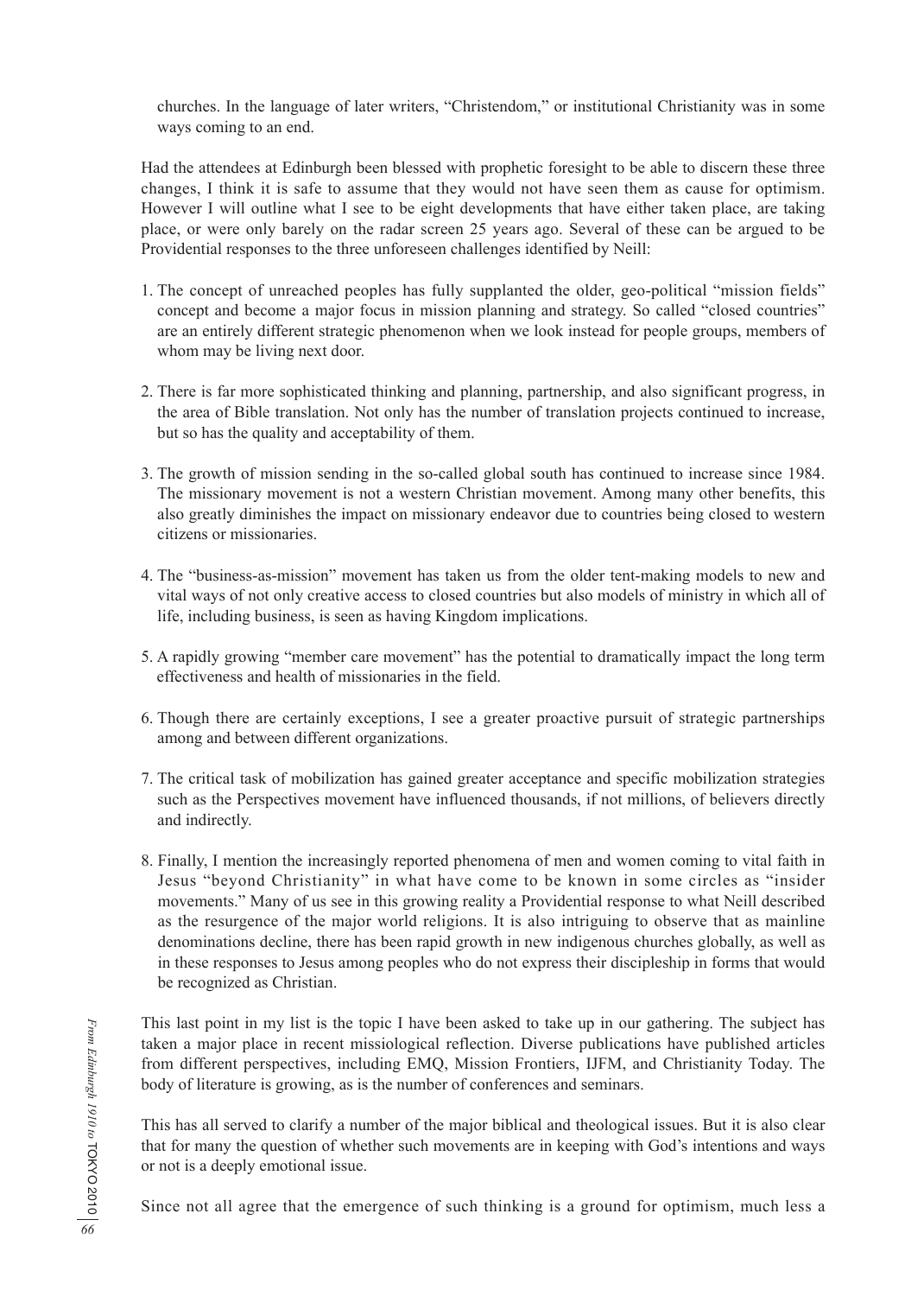Providential response to other religions, how might missionaries, missiologists, and mission leaders from all perspectives continue to assess what God is doing? My subtitle suggests two focus points: the Bible and the Body. And each of these is in fact connected to the theme and the vision for this gathering in Tokyo.

If I were to summarize my thesis as to how we might continue together to assess what God is doing I would say this: under the authority of the Bible, and as members of the His Body. I will explore the implications of this as we proceed.

On the one hand, in this gathering we are being called back to our core, the Great Commission mandate to make disciples. The Tokyo 2010 reminder that we are called to make disciples of all nations most directly echoes Matthew and this must also draw our attention then to the phrase in Matthew, "teaching them to obey all that I commanded you." As we examine the topic of movements to Jesus beyond Christianity, or what some would call Christendom, we will highlight the foundational place of the Bible as the source of health and vitality for any movement claiming to be a movement of Jesus' disciples, and for our own assessment of such movements.

Relative to the Body, the vision of this gathering is to "Celebrate the Past" and, "Embrace the Future," and this points us to consider what God has done through His people, His Body, in history. It also encourages us to anticipate what He might do among and through us in the future. Regardless of where we might differ about these movements, we differ as members of that Body, as brothers and sisters in Christ. I will make the plea that we work hard to identify the core values and convictions in which we agree, and that having identified them, and without brushing aside our differences, we learn to address our differences from a foundation consisting of our common identity as members of His Body.

As should be clear by now, I have chosen to let the themes and vision of this conference guide me in this address: "Making disciples of all nations…Teaching them to obey all that I commanded…" I take this up below in the section titled: The Bible.

"Celebrating" and "Embracing." I will take the liberty to apply those two words in a way that the conference organizers did not, perhaps imagine. It is my goal that we would all be able to celebrate and embrace not only the past and the future respectively, but each other as well, extending the right hand of fellowship.

First, I will briefly describe a foundation for unity. Then I will return to the two themes, the Bible, and the Body.

## **Core Values: Reframing the Discussion**

Much of the dialogue in the publications and events cited above has focused on either defending these new movements or questioning their validity. I have actually been writing this address while preparing for and participating in a gathering of proponents of such movements as well as followers of Jesus within various non-Christian religious traditions. Before proceeding, I would like to outline an underlying set of convictions that have been shaping our conversations. Though the words are mine, they are describing three recurring assumptions that surface over and over in our reflection:

- 1. The Bible is God's Word and is both supreme in its authority, and sufficient in its application, for every dimension of discipleship, teaching, training, and devotion in any movement.
- 2. The Kingdom of God spreads in and through social networks. It is like yeast in the dough. As such we can and should expect that in many situations, men and women and families and friends will come into the Kingdom together, as "pre-existing webs of relationship."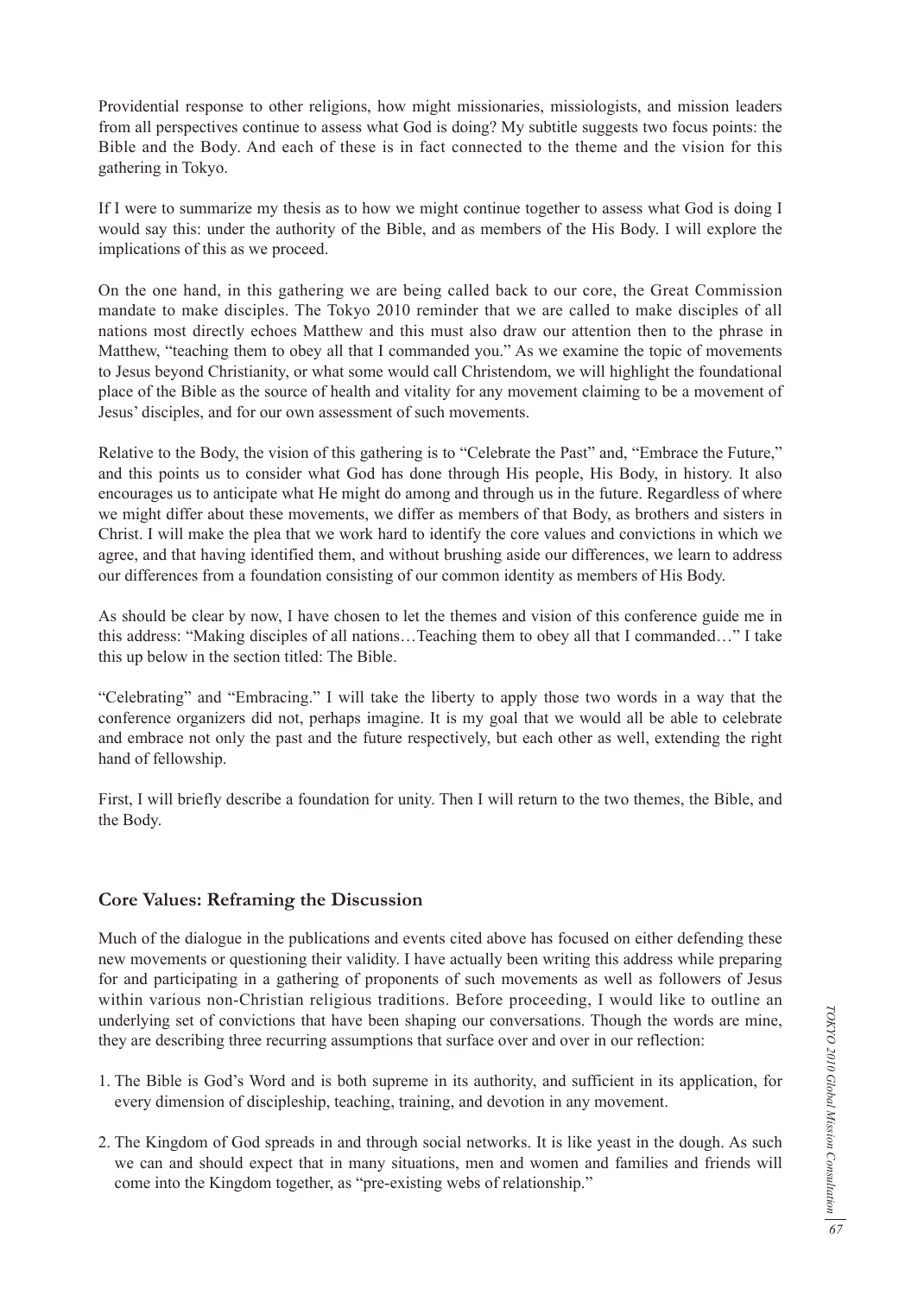3. Men and women enter the Kingdom directly, on the basis of what the King has done for them and through faith in Him, without passing through Christianity. There are movements around the world taking place "beyond Christianity." But such movements are inside the Kingdom and under the leadership of the King.

Moving forward from this basis of key concepts, I want to articulate what I believe missionaries and missiologists on all sides of this issue actually share in common. Though we may differ on important issues, there is in fact much in the preceding two points around which we can or should agree.

## **The Bible**

What is the place of the Bible in new movements to Jesus outside of Christianity? I have already stated that a common core value among those of us who have been proponents of new movements to Jesus outside of what most would call "Christianity" is a clear affirmation that the Bible is the authority and rule for discipleship, transformed lives, and the shape of the community. I have coined a phrase as an attempt to more concisely explain this core value, or assumption:

The Spirit of God uses the Word of God to teach and correct the People of God.

While all of us gathered here in Tokyo might use slightly different terms, I am sure we share this passion and heart. It is our common desire to see everyone, everywhere become disciples of Jesus. I am sure that I share this core value with every Christian missionary and mission leader, including those who are skeptical of movements to Jesus "beyond Christianity."

However, I confess that I often wonder whether there has been a tendency in the missionary movement to equate the Great Commission statement about passing on "everything He taught" with various confessional expressions of that teaching. In such cases the confessional tradition can become the filter for evaluating obedience to the Word, rather than the Word itself. The Word stands over every human attempt to summarize or synthesize the teaching of the Word, no matter how time honored or sacred such a formula may have become within a particular Christian tradition or denomination.

Connection to institutional Christianity is no guarantee of faithfulness to the Gospel. Those of us here from mainline denominations may well attest to this in our own experience. Therefore, the Bible must take the highest place within any movement, whether that is what some are calling "insider movements" or whether it is a traditional denomination. Surely we all desire that our work, our structures, our expressions of church, our organizations, and indeed our very lives would be brought to stand under the authority and the continual reforming, transforming work of His Word.

I have seen with my own eyes the signs of the touch of God's favor and mighty hand in several movements that are beyond what many of my hearers would recognize as Christianity. And I want to say in the strongest possible terms that the goal of the leaders of such movements is to live and grow under scripture. The role of the Bible in these movements to Jesus is then not only important, but of ultimate authority in the ongoing process of being conformed to His ways as a people. This applies equally to each of us here, as well as to the discourse we engage in as we seek to assess new movements. I return to that theme in my conclusion.

If these assumptions are true, then I believe we have things we can celebrate and embrace together. These movements are taking place beyond Christianity, but not outside of the Kingdom. We serve the same King, and we do so as fellow members of His Body.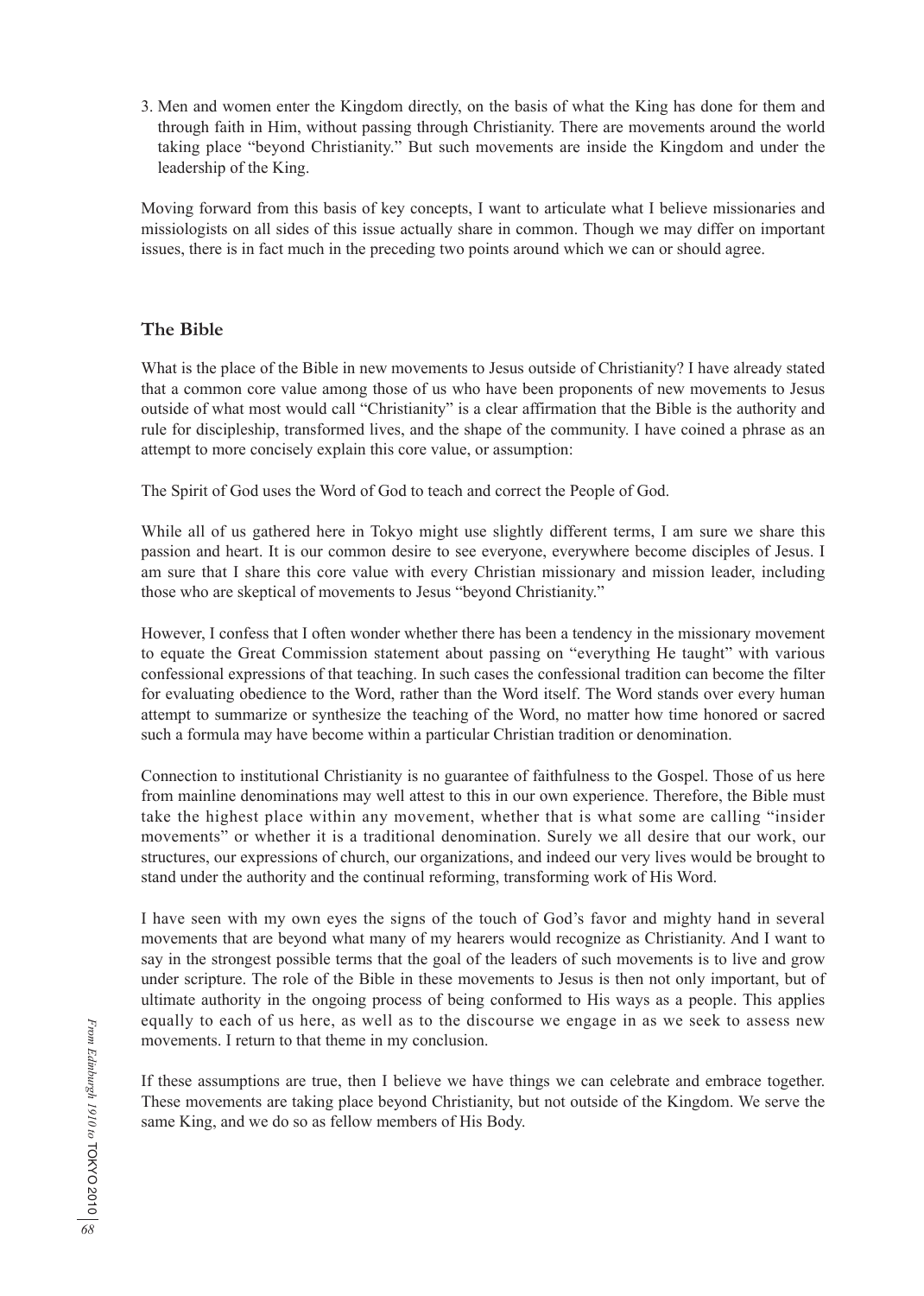## **The Body**

I am convinced that there are authentic Kingdom movements to Jesus currently flowing in communities that are beyond what most of us know as Christianity. And I am convinced that such movements are something we should embrace and celebrate. Not everyone agrees that these are truly authentic. There are important questions over which sincere and godly people on both sides of this issue genuinely disagree.

My purpose here is not to persuade anyone about this. These questions and issues do need to be openly addressed and fully discussed and digested, but this is not the forum for that. However, I believe that the time has come for us to agree together on a new way for this conversation to proceed among us who are either supportive or skeptical of such movements. In the words of this conference, I believe we can find a way to embrace one another, and to celebrate what God is doing in and through us all.

For those who delight in these movements, we can and should celebrate that God has been and is at work in other situations as well. Many have sacrificed much, and for long, for the One Who saved us all. Also, this approach to Kingdom movements is not some cure-all panacea; we did not create it, nor do we own it. Indeed, if we are right, then this is not a human "approach" at all, but an act of God.

We should beware of any fallen human tendency to triumphalism or spiritual grandiosity. I know that those who find themselves more skeptical of the paradigm I have described might have authentic questions about whether God is at work in the ways assumed here. Yet at a minimum, is it not possible to celebrate the reality that there are men and women born within other religious communities expressing a deeper love for Jesus outside of traditional or familiar church forms? Can we not celebrate that Taliban are leaving violent jihad? That people are treating their families and wives differently? That lives are being changed? At a minimum can we not acknowledge the possibility that God is in fact drawing people to Himself in ways we do not fully understand?

Surely we can celebrate God's hand among us, even if we continue to hold, on each side of the discussion, what we see to be valid and important questions about each other's approaches? Can we not and must we not embrace each other as members of the Body?

## **Conclusion: A Different Approach?**

I draw this paper to a close in the form of making two pleas to both my fellow proponents and to those who find themselves skeptical.

First, thus far the debate and discussion has largely been carried out at a distance. We need to meet face to face in order to hear each others' voices, see each others' faces, and be able to make certain we actually understand and listen well, before we articulate where we differ and why. I have made this plea before. I repeat it here. It is likely that the best way forward is to begin one on one or in smaller gatherings. This will be more time consuming than a "conference," but also more fruitful and more real.

Second, I mentioned before that the Word of God should be the authority under which we conduct our discourse, our interactions with one another as we seek to assess what God is doing. Therefore, drawing from several biblical passages, I would like to close by making a plea for a change on both "sides" in the rhetoric of our public discourse in speeches, addresses, articles, and other media. Indeed, I would plea that principles such as the ones immediately below might form the basis of an agreed "ethic" for our publications, public statements, dialogues, and disagreements.